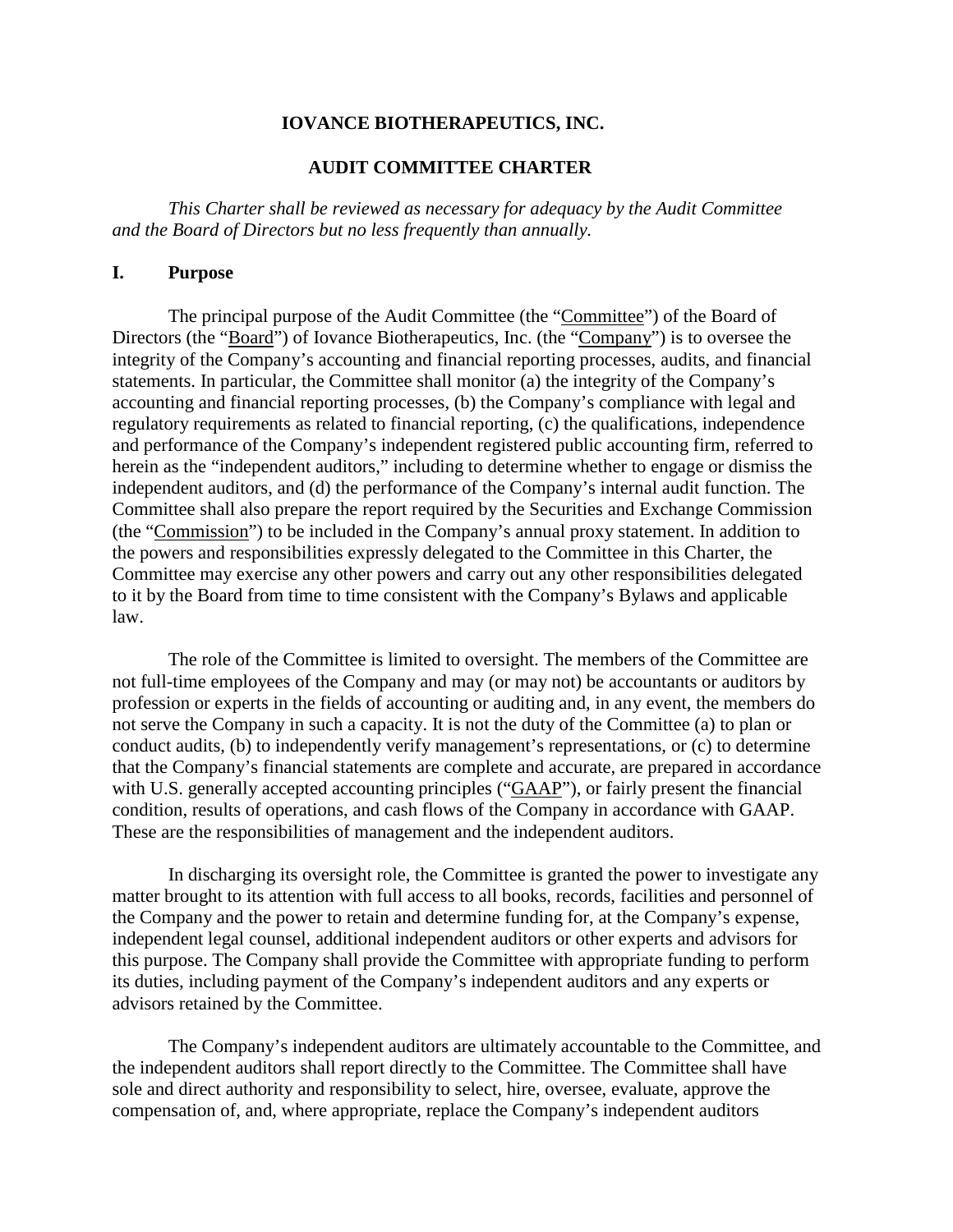(subject, if applicable, to stockholder ratification of the selection of the independent auditors).

## **II. Meetings**

The Committee shall meet as often as it deems necessary or advisable, but not less frequently than quarterly. The Committee shall meet periodically with the Company's management and its independent auditors in separate or joint sessions as deemed appropriate by the Committee. The Committee may request any officer or employee of the Company or the Company's outside counsel or independent auditors to attend any meeting of the Committee or to meet with any members of, or consultants to, the Committee. However, the Committee shall either meet regularly without the Company's management present or hold an executive session at periodic meetings without management present.

# **III. Membership**

The Committee shall be appointed by the Board and shall be comprised of not fewer than three members of the Company's Board, with the exact size of the Committee to be determined by the Board from time to time, each of whom must (i) meet the independence and experience requirements of the NASDAQ Stock Market, LLC ("NASDAQ"); (ii) meet the criteria for independence set forth in Rule 10A-3(b) promulgated under Section 10A(m)(3) of the Securities Exchange Act of 1934, as amended (the "Exchange Act"); and (iii) not have participated in the preparation of the financial statements of the Company or a current subsidiary of the Company at any time during the past three years.

All members of the Committee must be able to read and understand fundamental financial statements, including a company's balance sheet, income statement and cash flow statement. At least one member of the Committee shall be an "audit committee financial expert" as that term is defined by the rules and regulations of the Commission, and at least one member of the Committee shall have accounting or related financial management expertise, or otherwise satisfy the "financial sophistication" requirement under applicable NASDAQ rules. A person who satisfies this definition of audit committee financial expert will also be presumed to have financial sophistication. No member of the Committee may serve simultaneously (i) on the audit committee of more than three other public companies or (ii) as a chair of the audit committee of more than two other public companies.

The members of the Committee shall be nominated by the Nominating and Corporate Governance Committee and appointed by a majority of the Board for one-year terms. The Nominating and Corporate Governance Committee shall recommend, and the Board shall designate, one member of the Committee to serve as Chairperson. The member of the Committee shall serve until their resignation, retirement, or removal by the Board and until their successors shall be appointed. Committee members may be removed from the Committee, with or without cause, by a majority of the independent directors of the full Board then in office, not including the director being so removed. Any action duly taken by the Committee shall be valid and effective, whether or not the members of the Committee at the time of such action are later determined not to have satisfied the requirements for membership provided in this Charter.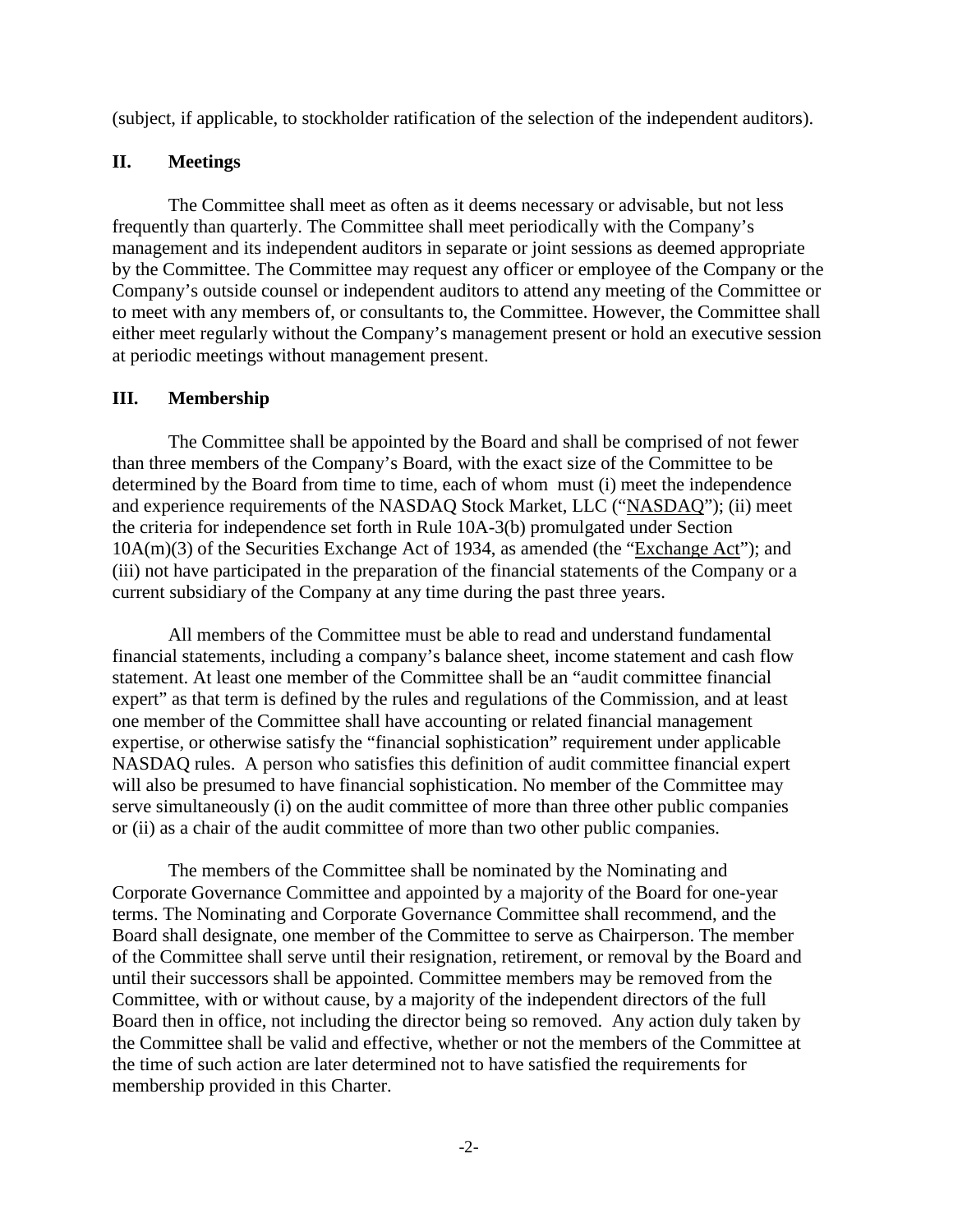# **IV. Key Functions and Responsibilities**

The Committee, to the extent it deems necessary or appropriate, shall:

## *Financial Statement and Disclosure Matters*

1. Review and discuss with management and the Company's independent auditors the Company's annual audited financial statements, including disclosures made in management's discussion and analysis, and recommend to the Board whether the audited financial statements should be included in the Company's Form 10-K.

2. Review and discuss with management and the Company's independent auditors the Company's quarterly financial statements prior to the filing of its Form 10-Q, including the results of the independent auditors' review of the quarterly financial statements.

3. Review and discuss matters required to be discussed pursuant to the Public Company Accounting Oversight Board (PCAOB) Auditing Standard No. 16 "Communications with Audit Committees," and the form of audit opinion to be issued by the independent auditors on the financial statements.

4. Discuss with management and the Company's independent auditors significant financial reporting issues and judgments made in connection with the preparation of the Company's financial statements, including any significant changes in the Company's selection or application of accounting principles, the quality and adequacy of the Company's internal controls and any special steps adopted in light of material deficiencies in suchcontrols.

5. Review and discuss quarterly reports from the independent auditors on: (a) all critical accounting policies and practices to be used; (b) all alternative treatments of financial information within generally accepted accounting principles that have been discussed with management, ramifications of the use of such alternative disclosures and treatments and the treatment preferred by the independent auditors; (c) other material written communications between the independent auditors and management, such as any management letter or schedule of unadjusted differences; and (d) conformance with auditing standards.

6. Review and discuss with management the Company's earnings press releases, including the use of "pro forma" or "adjusted" non-GAAP information, as well as financial information and earnings guidance provided to analysts and rating agencies.

7. Discuss with management the Company's major financial risk exposures and the steps management has taken to monitor and control such exposures, including the Company's risk assessment and risk management policies, and discuss with management any off-balance sheet transactions, arrangements or obligations in which the Company has an interest.

8. Review disclosures made to the Committee by the Company's Chief Executive Officer and Chief Financial Officer during their certification and disclosure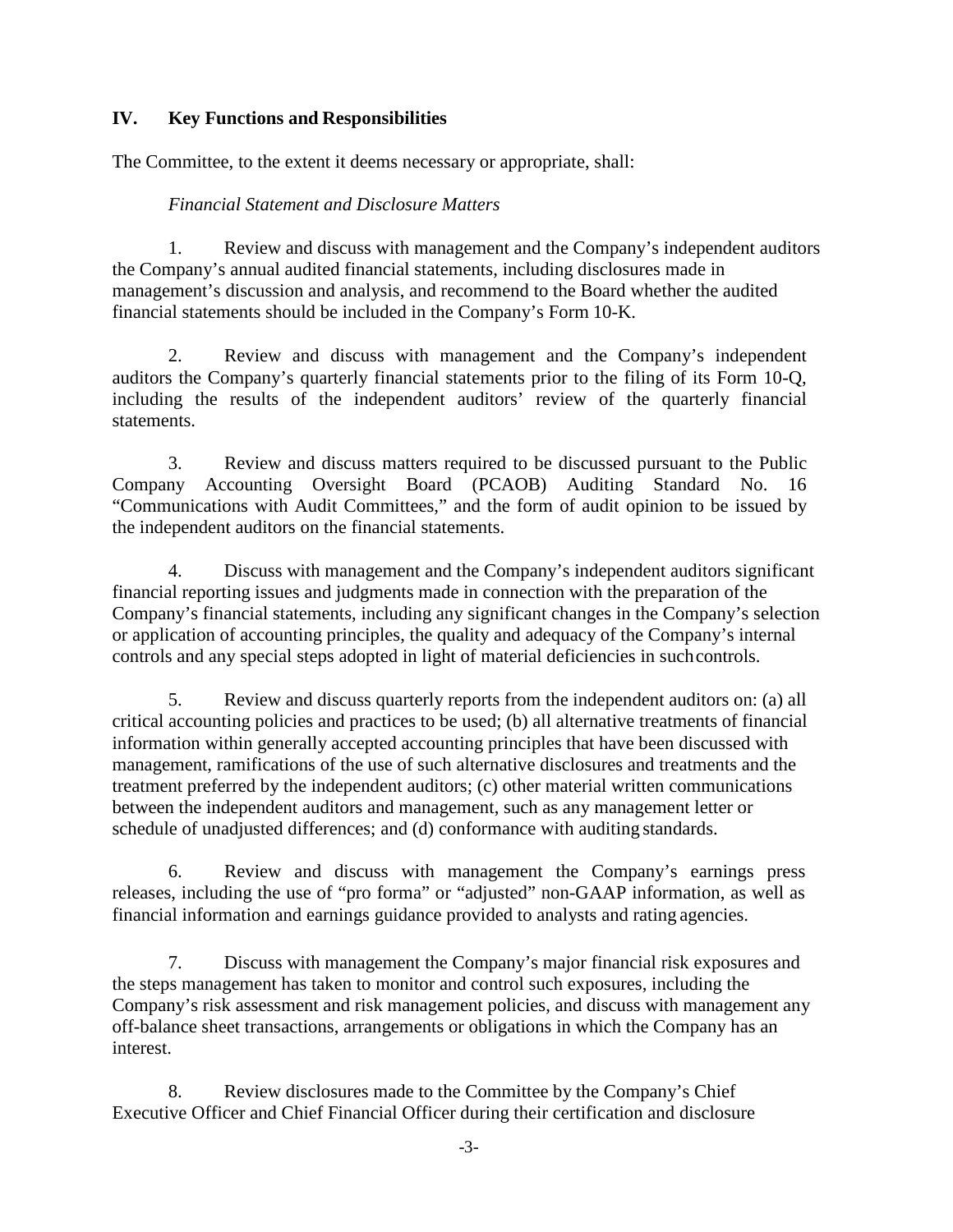process for reports on Form 10-K and Form 10-Q about any significant deficiencies in the design or operation of internal controls or material weaknesses therein and any fraud involving management or other employees who have a significant role in the Company's internal controls.

## *Oversight of the Company's Relationship with the Independent Auditors*

9. Pre-approve all auditing services, including the annual audit plan, and permitted non-audit services (including the fees and terms thereof) to be performed for the Company or for the Committee or Board by the Company's independent auditors; provided that, to the extent permitted by Commission regulations, (a) the Committee may delegate such preapproval authority to the Chairperson of the Audit Committee that promptly reports all such approvals to the full Committee, and (b) the Committee may adopt pre-approval policies and procedures regarding the services to be rendered by the independent auditors.

10. Meet with the independent auditors prior to the audit to discuss the planning and staffing of the audit. Discuss with the Company's independent auditors significant matters relating to the conduct of audits and attestation reports on management's assessment of internal control over financial reporting, including any difficulties encountered in the course of audit work, any restrictions on the scope of activities or access to requested information, any significant disagreements with management and the adequacy of the Company's internal control over financial reporting and disclosure controls and procedures. Discuss with the independent auditors matters relating to the report of the Committee that are required by Commission rules to be included in the Company's annual proxy statement. The Committee shall be responsible for resolving any disagreements between management and the independentauditors.

11. Obtain from the Company's independent auditors annually a formal written statement delineating all relationships between the independent auditors and the Company; discuss with the independent auditors any such disclosed relationships and their impact on the independent auditors' independence; and take or recommend that the Board take appropriate action regarding the independence of the independent auditors. Ensure the rotation of the audit partners as required by law, and monitor the Company's hiring of employees or former employees of the independent auditors to ensure compliance with applicablelaw.

12. If required by applicable Exchange Act regulations, obtain and review an annual report by the Company's independent auditors describing the firm's internal qualitycontrol procedures and any material issues raised by the most recent internal quality-control review, or peer review of the firm, or by any inquiry or investigation by governmental or professional authorities, within the preceding five years, respecting one or more independent audits carried out by the firm, and any steps taken to deal with any issues.

13. Evaluate the qualifications, performance and independence of the Company's independent auditors, including considering whether the independent auditors' quality controls are adequate and the provision of permitted non-audit services is compatible with maintaining the independent auditors' independence. The Committee shall present its conclusions with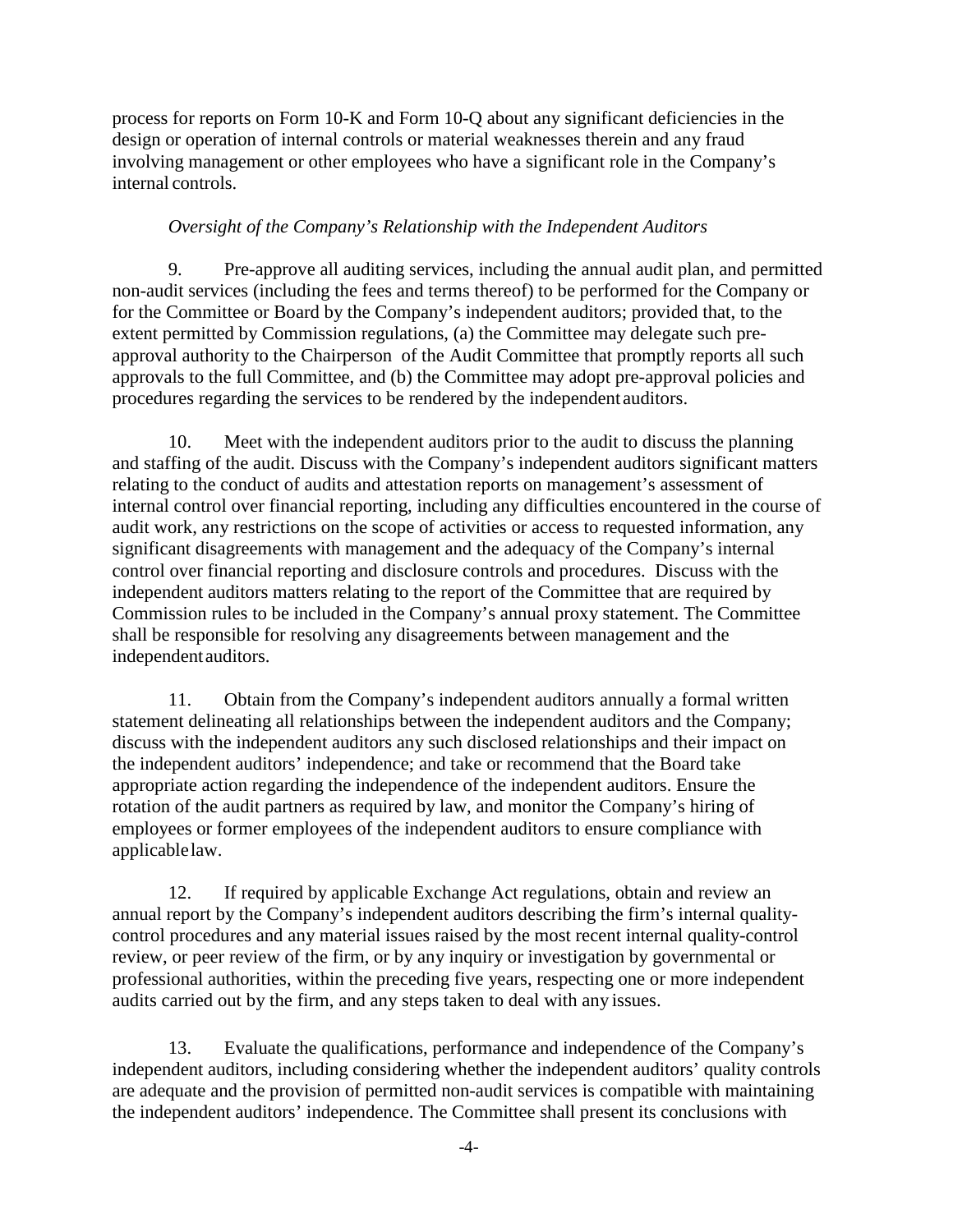respect to the independent auditors to the Board at least once each year.

# *Compliance Oversight Responsibilities*

14. At the conclusion of each audit, obtain from the Company's independent auditors assurance that the firm is not required to report to the Company under Section 10A(b) of the Exchange Act any illegal act.

15. Approve or reject proposed related party transactions. Obtain reports from management that the Company and its employees are in compliance with applicable legal requirements and the Company's Code of Conduct.

16. At least once each calendar year, review with management the Company's (a) material investor relations, public relations and stock promotion firms to confirm that there are no relationships between any of those firms and any of the Company's officer or directors, and (b) compliance with all other policies and procedures the Company has adopted or enacted regarding (i) the Company's dealings with investor relations, public relations and stock promotion firms, and (ii) public communications about the Company or its securities, including such communications at any time that the Company is "in registration."

17. Establish procedures for the receipt, retention and treatment of complaints received by the Company regarding accounting, internal accounting controls or auditing matters, and the confidential, anonymous submission by employees of concerns regarding questionable accounting or auditing matters.

18. Discuss with management and the Company's independent auditors any correspondence with regulators or governmental agencies and any published reports that raise material issues regarding the Company's financial statements or accountingpolicies.

19. Discuss with the Company's General Counsel and/or outside counsel any legal matters that may have a material impact on the financial statements or the Company's compliance policies.

## *Other*

20. The Committee shall review on a periodic basis, or as appropriate, any investment policy of the Company and recommend to the Board any changes to the investment policy determined by the Committee to be necessary or appropriate.

21. Consider, and if determined to be appropriate, adopt a policy for the hiring by the Company of employees or former employees of the independent auditors.

22. Periodically review, assess and make recommendations to the Board regarding the adequacy of the Company's insurance policies, including without limitation its director and officer insurance policy.

23. The Committee shall, at least annually, (a) perform an evaluation of the